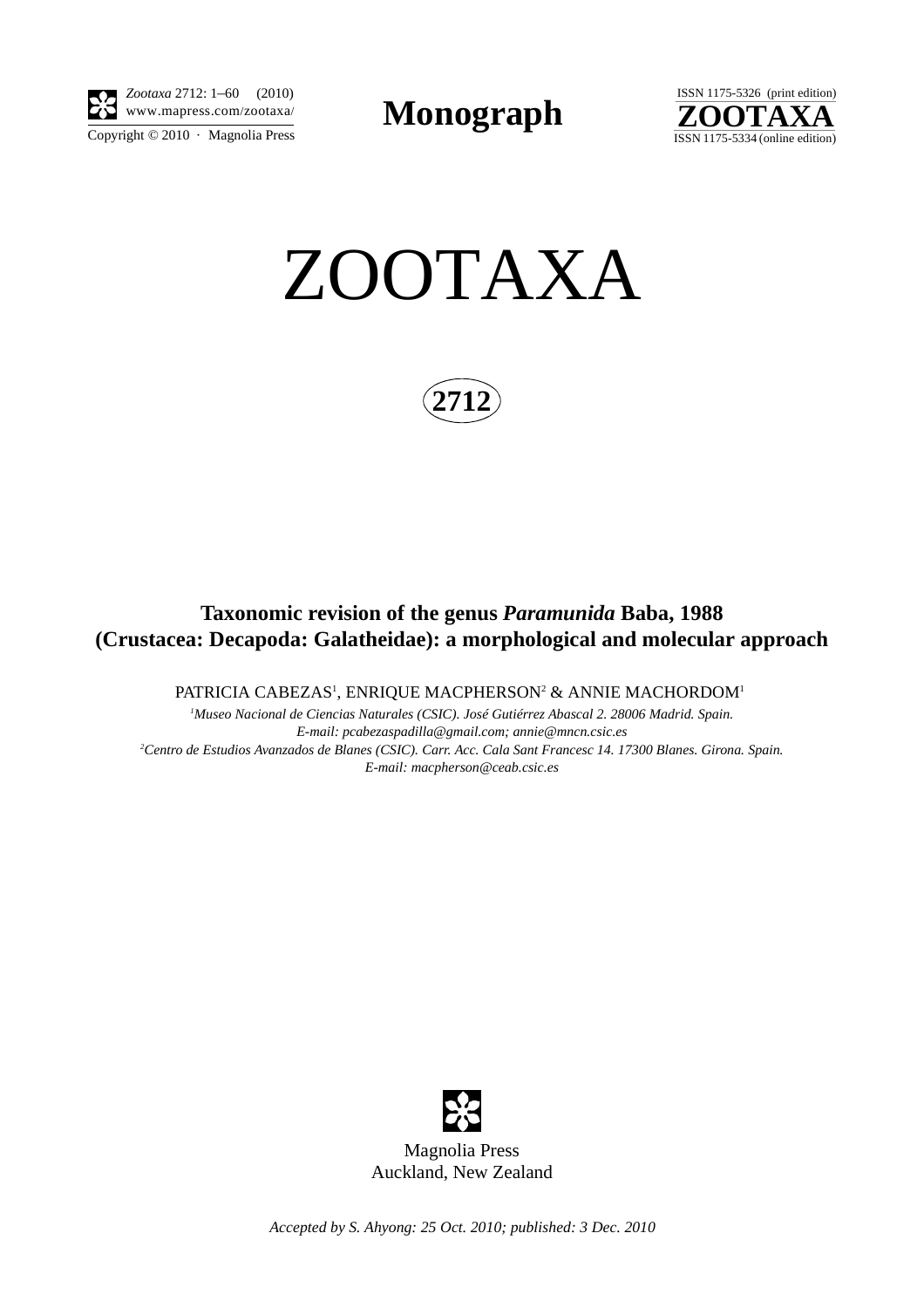## PATRICIA CABEZAS, ENRIQUE MACPHERSON & ANNIE MACHORDOM **Taxonomic revision of the genus** *Paramunida* **Baba, 1988 (Crustacea: Decapoda: Galatheidae): a morphological and molecular approach** (*Zootaxa* 2712)

60 pp.; 30 cm. 3 Dec. 2010 ISBN 978-1-86977-645-9 (paperback) ISBN 978-1-86977-646-6 (Online edition)

FIRST PUBLISHED IN 2010 BY Magnolia Press P.O. Box 41-383 Auckland 1346 New Zealand e-mail: zootaxa@mapress.com http://www.mapress.com/zootaxa/

© 2010 Magnolia Press

All rights reserved.

No part of this publication may be reproduced, stored, transmitted or disseminated, in any form, or by any means, without prior written permission from the publisher, to whom all requests to reproduce copyright material should be directed in writing.

This authorization does not extend to any other kind of copying, by any means, in any form, and for any purpose other than private research use.

ISSN 1175-5326 (Print edition) ISSN 1175-5334 (Online edition)